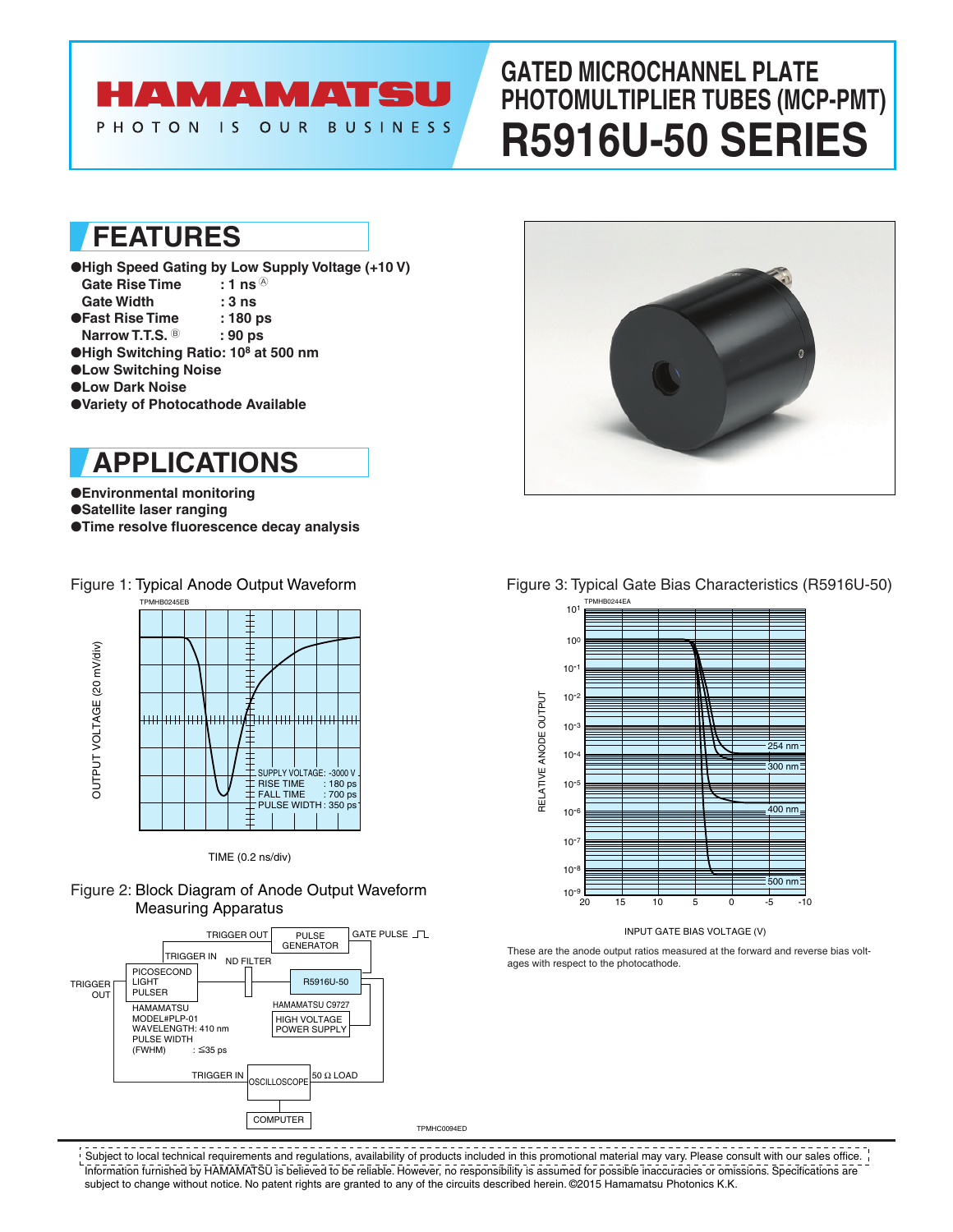# **GATED MICROCHANNEL PLATE PHOTOMULTIPLIER TUBES (MCP-PMT) R5916U-50 SERIES**

# **SPECIFICATIONS**

# **PHOTOCATHODE SELECTION GUIDE**

| <b>Suffix Number</b> ⊦ | Spectral Response (nm)          |            | <b>Photocathode Material</b> | <b>Photocathode</b>     |
|------------------------|---------------------------------|------------|------------------------------|-------------------------|
|                        | <b>Peak Wavelength</b><br>Range |            |                              | <b>Window Material</b>  |
| 50                     | 160 to 850                      | 430        | Multialkali                  | <b>Synthetic Silica</b> |
| 51                     | 160 to 910                      | 600        | Extended Red Multialkali     | <b>Synthetic Silica</b> |
| 52                     | 160 to 650                      | 400        | Bialkali                     | <b>Synthetic Silica</b> |
| 53                     | 160 to 320                      | 230 to 250 | Cs-Te                        | <b>Synthetic Silica</b> |

# **GENERAL CHARACTERISTICS**

| <b>Parameter</b>                                    | <b>Description / Value</b> | Unit |
|-----------------------------------------------------|----------------------------|------|
| Effective Photocathode Diameter                     | 10                         | mm   |
| <b>MCP Channel Diameter</b>                         |                            | μm   |
| Dynode Structure ©                                  | 2-stage Filmed MCP         |      |
| Capacitance between Mesh Electrode and Photocathode | 14.7                       | рF   |
| Weight                                              | 143                        |      |
| <b>Operating Ambient Temperature</b>                | $-50$ to $+50$             | ்ட   |
| Storage Temperature                                 | $-50$ to $+50$             | ി    |

## **MAXIMUM RATINGS (Absolute Maximum Values)**

| <b>Parameter</b>                | <b>Value</b> | Unit |
|---------------------------------|--------------|------|
| <b>Supply Voltage</b>           | -3400        |      |
| Average Anode Current           | 100          | nΑ   |
| Pulse Peak Current <sup>®</sup> | 350          | mA   |
| <b>Voltage Divider Current</b>  | 110          | u/   |

## **ELECTRICAL CHATACTERISTICS (R5916U-50) at +25** °**C** <sup>E</sup>

| <b>Parameter</b>                            |                              | Min.                               | Typ.                |      | <b>Unit</b> |
|---------------------------------------------|------------------------------|------------------------------------|---------------------|------|-------------|
| Cathode Sensitivity                         | Luminous $\mathfrak{S}$      | 100                                | 150                 |      | uA/lm       |
|                                             | Radiant at 430 nm            |                                    |                     |      | mA/W        |
| Gain (at -3000 V)                           |                              | $3 \times 10^5$<br>$1 \times 10^5$ |                     |      |             |
| Anode Dark Counts (at -3000 V) <sup>©</sup> |                              |                                    | 10                  |      | $S^{-}$     |
| Switching Ratio (at 500 nm)                 |                              |                                    | $1.7 \times 10^{8}$ |      |             |
|                                             | Rise Time $\mathbf{\Theta}$  |                                    | 180                 |      | ps          |
| Time Response (at -3000 V)                  | Fall Time $\mathbb O$        |                                    | 700                 | 1000 | ps          |
|                                             | I.R.F. (FWHM) $\circledcirc$ |                                    | 95%                 |      | ps          |

## **GATING CHARACTERISTICS**

| <b>Parameter</b>    |                  | Min.                     | Typ. | Max.  | <b>Unit</b> |
|---------------------|------------------|--------------------------|------|-------|-------------|
|                     | Voltage          | 10                       |      | 20    |             |
| Input Gate Pulse    | Width            |                          |      | 10000 | ns          |
|                     | Duty Cycle       |                          |      |       | $\%$        |
| <b>PMT Response</b> | <b>Rise Time</b> | $\overline{\phantom{a}}$ |      |       | ns          |
|                     | Fall Time        |                          |      |       | ns          |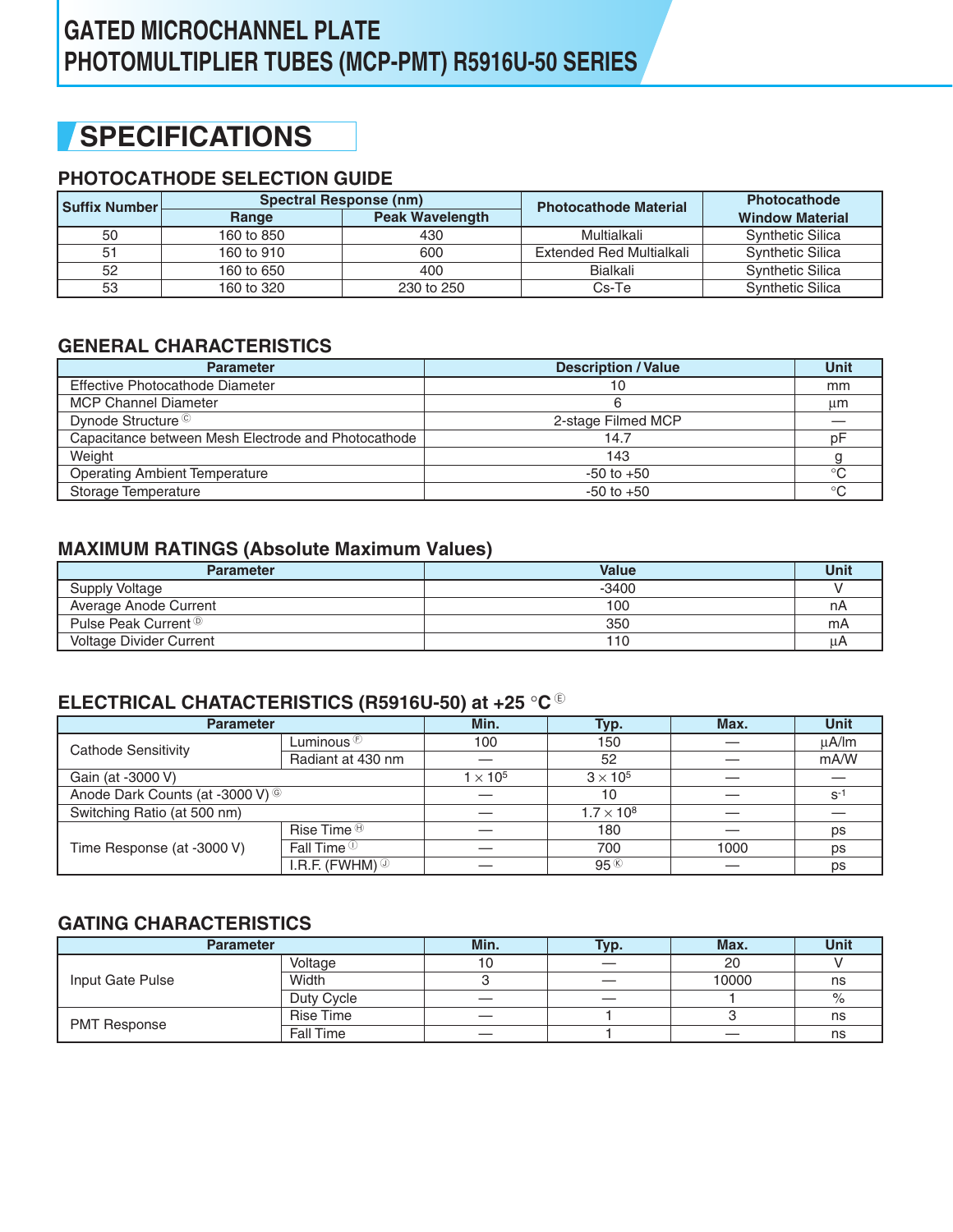

### **NOTES**

- A This is defined at 10 % to 90 % of full pulse height.
- B Transit Time Spread (T.T.S.) is the fluctuation in transit time among individual pulses and specified as an FWHM (full width at half maximum) with the
- incident light having a single photoelectron state. C Two microchannel plates (MCPs) are incorporated as a standard but we can provide it with either one or three MCPs as an option depending upon your request.
- $\overline{0}$  This is specified under the operating conditions that the repetition rate of light input is 100 Hz or less and its pulse width is 70 ps or less. E This is based on R5916U-50. All other types (suffix number 51, 52 and 53) have different characteristics based on photocathode sensitivity and anode dark
- counts. F The light source used to measure the luminous sensitivity is a tungsten filament lamp operated at a distribution temperature of 2856 K. The incident light
- intensity is 10-4 lm and 20 V is applied between photocathode and all other electrodes shorted as an anode.
- G This is specified at a duty cycle of 1 %.
- $\overline{\Theta}$  This is the mean time difference between the 10 % and 90 % amplitude points on the output waveform under full photocathode illumination.
- $\mathbb O$  This is the mean time difference between the 90 % and 10 % amplitude points on the tailing edge of the output waveform under full photocathode illumination. J I.R.F. stands for Instrument Response Function which is a convolution of the δ-function (H(t)) of the measuring apparatus and the exciation function (E(t)) of a laser. The I.R.F. is given by the following formula: I.R.F. =  $H(t)*E(t)$
- ⑥ We specity the I.R.F. as an FWHM of the time distribution taken by using the measuring apparatus in Figure 7 that is Hamamatsu standard I.R.F. measuring set-up. It can be estimated by the following equation: (I.R.F. (F
	- where Tw is the pulse width of the laser and Tj is the time jitter of all equipments used in the measurement. An I.R.F. is provided with the tube.

## **INPUT GATE PULSE**



### **PMT OPERATING MODE**



R5916U-50 will be provided in a "normally off" mode configuration. It will be gated "on" only when the gate input pulse (+10 V to +20 V) is applied and gated "off" when it is grounded or left in open.

However, we can also provide this device in a "normally on" mode configuration which can be operated under the same operating conditions above to give inverse performance. Please specify if you require a "normally on" mode configuration when placing an order.

# **TYPICAL PERFORMANCE DATA**



Figure 4: Spectral Response Characteristics Figure 5: Instrument Response Function (I.R.F.)

TACCC0044EA

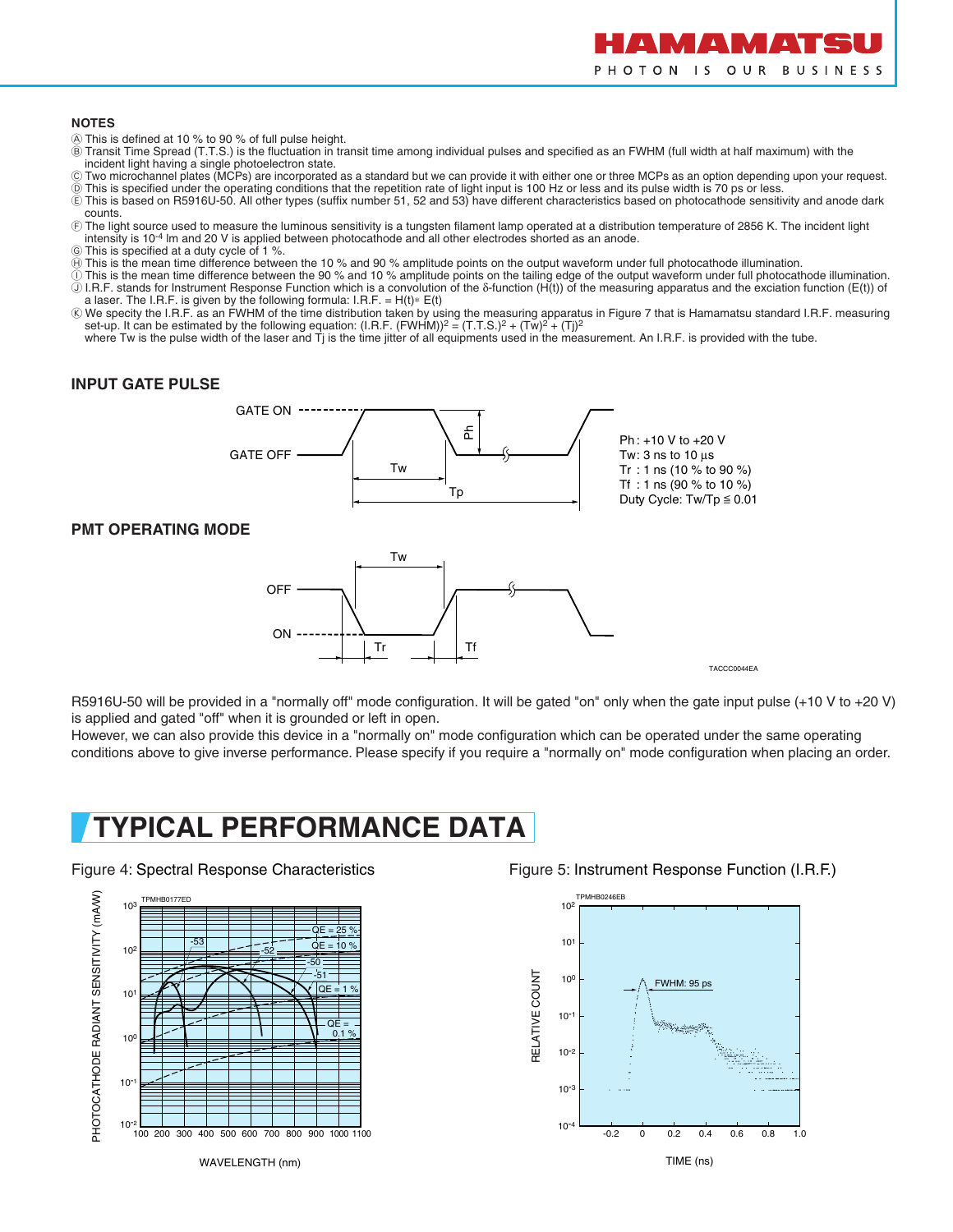# **GATED MICROCHANNEL PLATE PHOTOMULTIPLIER TUBES (MCP-PMT) R5916U-50 SERIES**



SUPPLY VOLTAGE (kV)



PULSE HEIGHT (CHANNEL NUMBER)

## Figure 10: Gate Pulse Response



| 5 ns/div                                                                                                        |                                             |
|-----------------------------------------------------------------------------------------------------------------|---------------------------------------------|
| Supply Voltage<br>Ambient Temperature: 25 °C<br>Gate Pulse Height<br>Gate Pulse Width<br><b>Repetition Rate</b> | : -3000 V<br>:10V<br>$: 25$ ns<br>$: 1$ kHz |
|                                                                                                                 |                                             |





## Figure 8: Pulse Height Distribution (PHD) Figure 9: Block Diagram of PHD Measuring Apparatus



TPMHC0102EB

## Figure 11: Block Diagram of Gate Pulse Response Measuring Apparatus

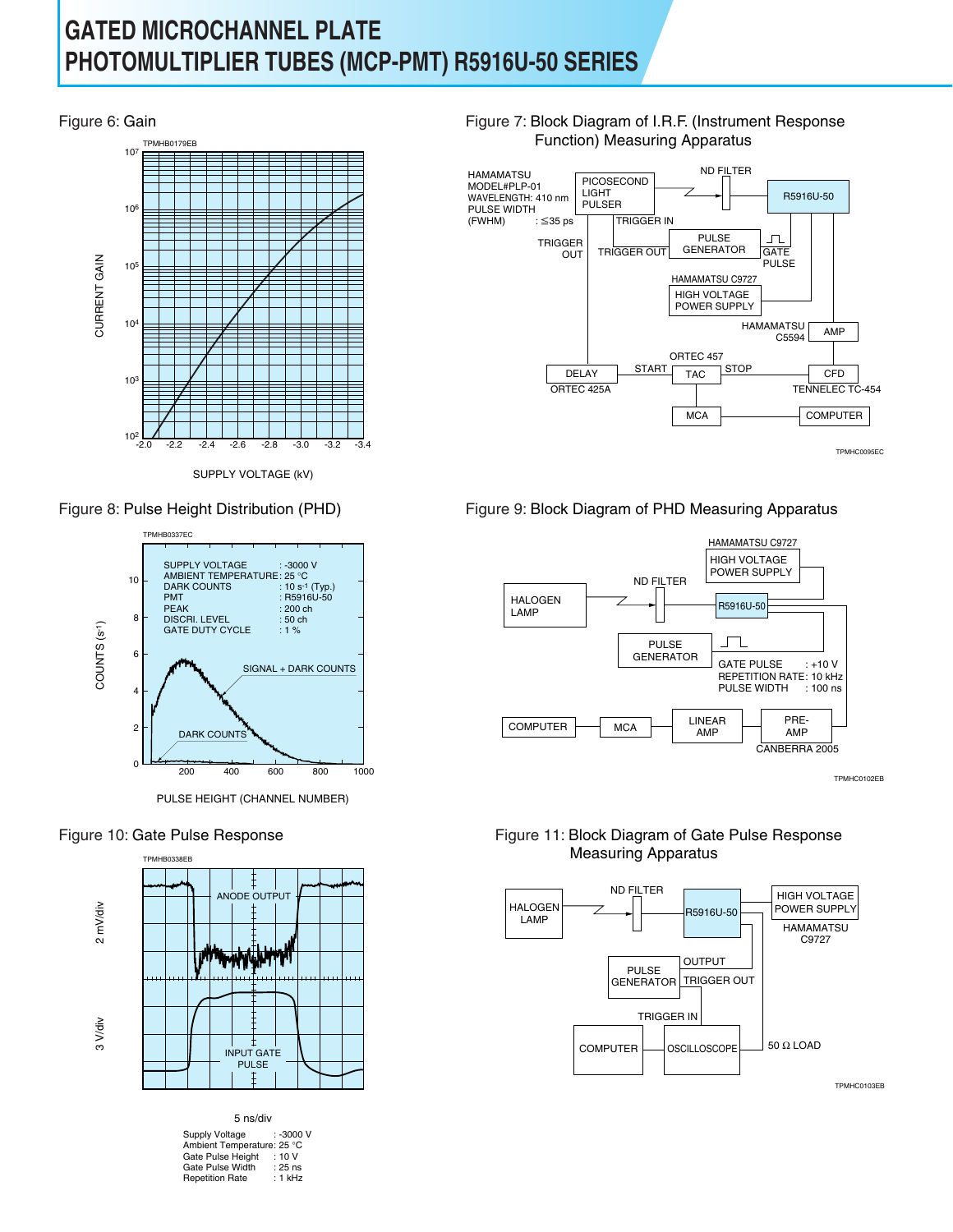

Figure 12: Dimensional Outline (Umit: mm)



Figure 13: Voltage Divider and Gate Circuit



Some of the values indicated in this circuit may be different from actual values to meet the specifications.

TPMHC0090EC

## **FUNDAMENTAL OPERATING PROCEDURE**

- 1) A general set-up for R5916U-50 is shown at right.
- This is to perform a photon counting with gating function and to detect weak light generated from the samples by the laser excitation.
- 2) The pulse generator used in this set-up produce an output having +10 V in height and adjustable width which you require. It also produces a trigger signal synchronyzing an output pulse to the laser output. The R5916U-50 is in gate off mode in the beginning to prevent unwanted signals caused by the laser light or some scattered light which may strike the photocathode directly.
- 3) The pulse generator required for gating function is very simple. The required specifications for the pulse generator is as follows:
	- a. Output voltage is +10 V to +15 V.
	- b. Pulse width is just what you require (between 5 ns and  $10 \mu s$ ).



TPMHC0096EA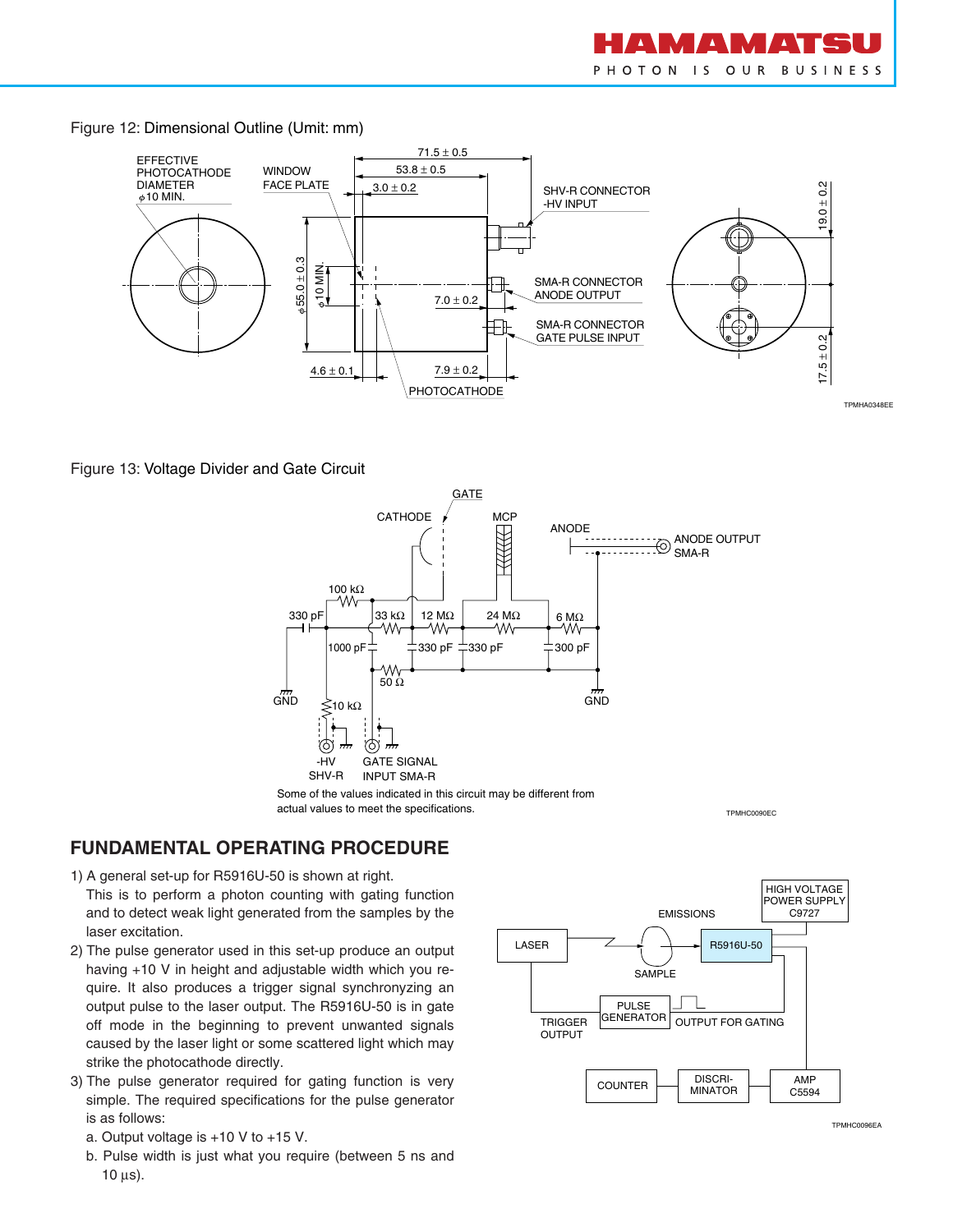# **EXAMPLE OF APPLICATIONS**

# **ENVIRONMENTAL MONITORING LIDAR (Light detection and ranging) system a)**

This is an example of LIDAR (Light detection and ranging) application where our gateable MCP-PMT has been used. The sketch at right shows a LIDAR system which includes a picosecond laser, electronics (gate driver), optics, computer and sensor (gateable MCP-PMT). This system is to investigate the distribution of planktons in the ocean for pollution monitoring.

The laser light irradiates sea water and generates some scattered light due to contaminated water and fluorescence due to chlorophyll in planktons. By detecting these emissions, a distribution of quantative and qualitative informations on these objects can be obtained. However, there are enormous back ground emissions due to reflections of the laser light off of the water's surface as well as from particles in an air or some unknown materials in the ocean. Sun light is also a source of back ground if the experiment has to be performed in day time.

In this application, fast gating function is very effective to minimize the back ground noise. The tube is gated on only during the time when essence emissions arrive at the detector.

The switching ratio characteristics are also very important to help minimize the noise. The R5916U-50 series tubes are superior on both characteristics.

## **SATELLITE LASER RANGING (SLR)**

This is also an example of a LIDAR application where the gateable MCP-PMT has been used to measure the distance between the observatory and a satellite.

The operating principle is that a satellite is irradiated by the fast laser pulse and then a reflected light is directed to the detector through the optics placed on the ground. The time interval of the signals from the source to the detector in the system is the time of flight (TOF) from the observatory to the satellite and can be converted into a distance between them.

This entire system consists of fast laser, optics, electronics, gate driver and detectors. The data taken by experiments with this system are also utilized for geodesy or plate motion analysis on a world-wide level.

Because of the improved timing characteristics with R5916U-50 series, more precise measurements can be expected.



**Laser Satellite Ranging system b)**



References

a) Japan Marine Science and Technology Center: R&D of Laser Ranging Technology (Published in Japan)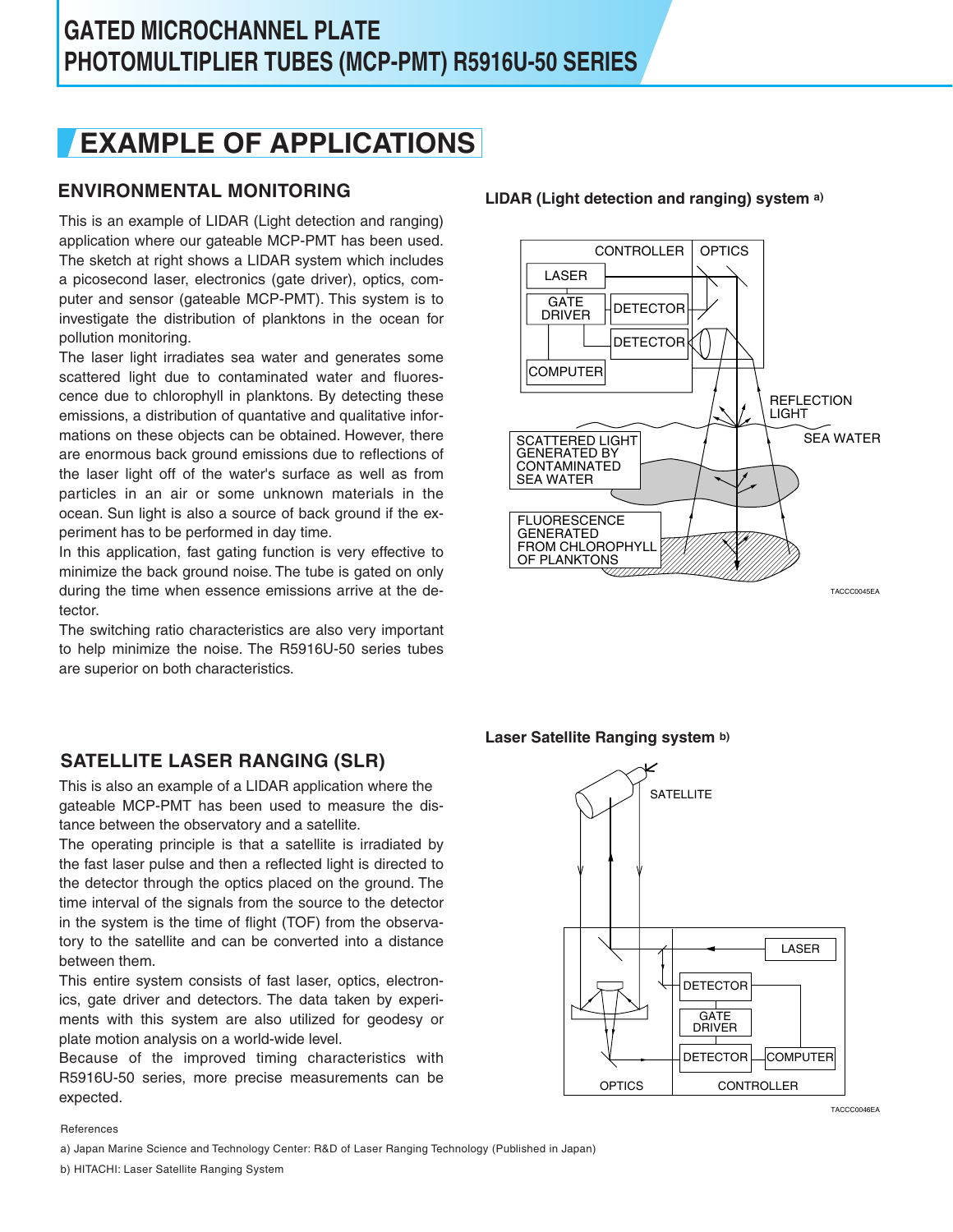

# **PRECAUTIONS FOR PROPER OPERATION**

- 1. The photomultiplier tube (PMT) in this data sheet is a glass product under high vacuum. Excessive pressure or shocks to the tube from the surroundings could cause a permanent damage. Please pay special attention on insuring proper handling.
- 2. Do not expose the photocathode to direct sunlight and any light stronger than the room light even during of no operation.
- 3. Do not supply any voltage higher than specified. Also make sure the output current does not exceed the maximum current specified.
- 4. This device is very sensitive even with weak light input. When applying high voltage to the tube, gradually (ideally 100 V step) and carefully increase the voltage while monitoring the output using a current meter or oscilloscope (if the PMT has multianodes, please make all the anode summed when monitoring). Also make sure before use that the polarity of the applied voltage is correct.
- 5. Never touch the input window with your bare hands. In case the window contaminated by dust or grease, wipe it off using alcohol and a soft cloth or dust free tissue.
- 6. Do not remove any input or output cables when high voltage is applied.
- 7. Do not place any objects of ground potential closer than 5 mm to the photocathode window when negative high voltage is applied to the photocathode. It could generate extra noise and damage the photocathode permanently.
- 8. Do not operate or store in a place of unspecified temperature and humidity.
- 9. If the tube won't be used with a cooler, it is recommended to leave the tube in darkness (your instrument without any input light) for 30 minutes or so before start any measurements because it occasionally takes a little while until its dark noise settles down.

# **WARRANTY**

The detectors indicated in this data sheet are warranted to the original purchaser for a period of 12 months following the date of shipment. The warranty is limited to repair or replacement of any defective material due to defects in workmanship or materials used in manufacture.

- 1. Any claim for damage of shipment must be made directly to the delivering carrier within five days.
- 2. Customer must inspect and test all detectors within 30 days after shipment. Failure to accomplish said incoming inspection shall limit all claims to 75 % of invoice value.
- 3. NO credit will be issued for broken detector unless in the opinion of Hamamatsu the damage is due to a manufacturing defect.
- 4. NO credit will be issued for any detector which in the judgement of Hamamatsu has been damaged, abused, modified or whose serial number or type number have been obliterated or defaced.
- 5. NO detector will be accepted for return unless permission has been obtained from Hamamatsu in writing, the shipment has been returned repaired and insured, the detector is packed in their original box and accompanied by the original data sheet furnished to the customer with the tube, and a full written explanation of the reason for rejection of detector.